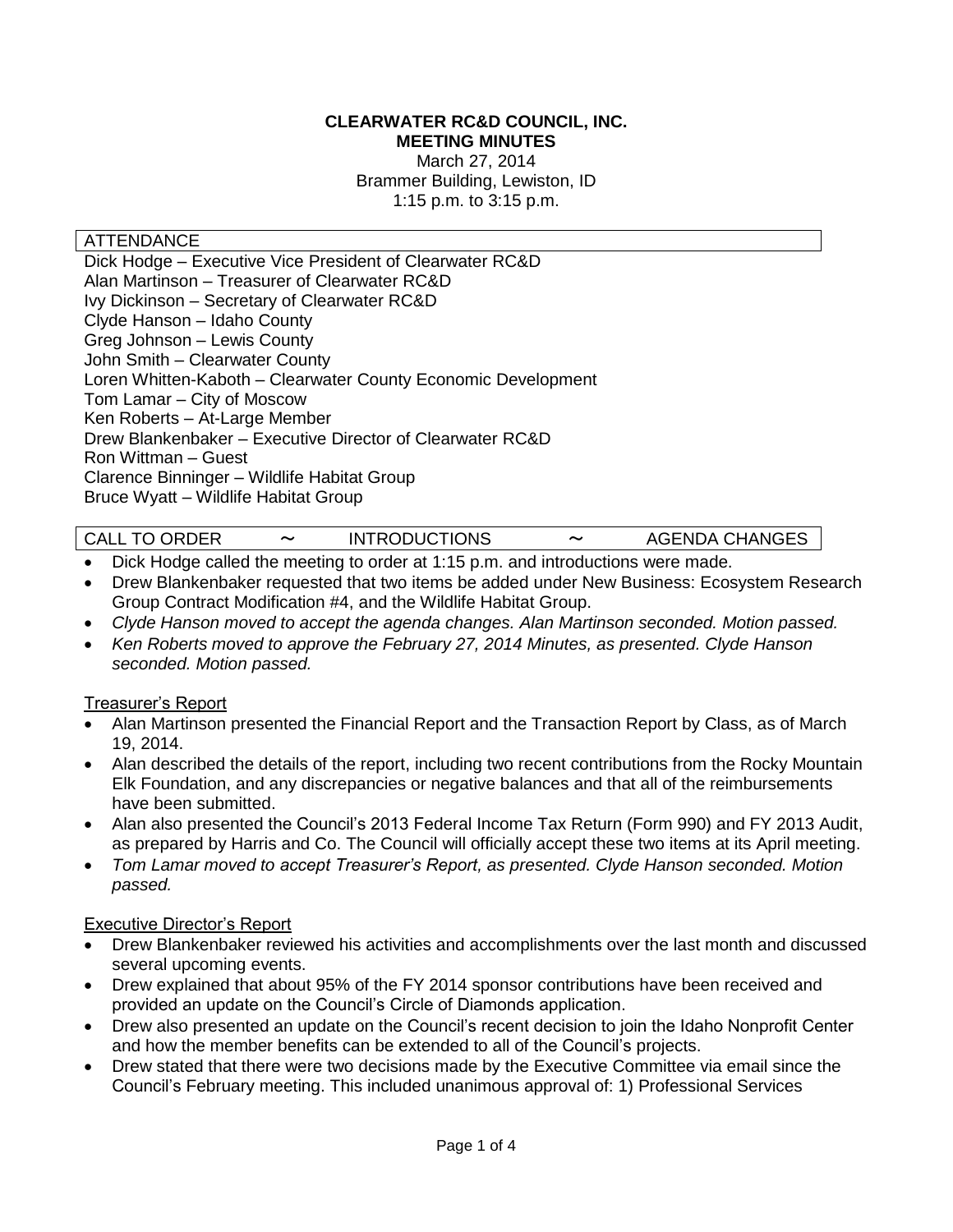Contract Renewal – Northwest Management, Inc., and 2) Idaho Nonprofit Center Membership and Registration for Nonprofit Forum.

# NEW BUSINESS

TriState CWMA – Project Application Renewal

- Alan Martinson presented a Project Application Renewal from the TriState Cooperative Weed Management Area.
- Alan stated that there were no substantive changes to the operation of the project since the Council originally agreed to accept the project.
- The Council discussed the benefits of continuing to provide fiscal sponsorship to the project.
- *Ken Roberts moved to approve the "TriState Cooperative Weed Management Area" Project Application Renewal, as presented. Alan Martinson seconded. Motion passed.*

# Palouse CWMA – Project Application Renewal

- Alan Martinson presented a Project Application Renewal from the Palouse Cooperative Weed Management Area.
- Alan stated that there were no substantive changes to the operation of the project since the Council originally agreed to accept the project.
- The Council discussed the benefits of continuing to provide fiscal sponsorship to the project.
- *Ken Roberts moved to approve the "Palouse Cooperative Weed Management Area" Project Application Renewal, as presented. Alan Martinson seconded. Motion passed.*

## Clearwater Basin CWMA – Project Application Renewal

This agenda item was postponed until the Council's April meeting.

# Rocky Mountain Elk Foundation Contribution

- Drew Blankenbaker reported on the recent contributions received by the Council, on behalf of the Clearwater Basin Collaborative, from the Rocky Mountain Elk Foundation. Two checks were received, totaling \$130,000 to support the work of the Wildlife Habitat Restoration Initiative.
- Drew provided some background information on the original contribution from 2013 and reviewed the lesser administrative fee of 8% that was applied to that contribution based on the amount and type of work that was anticipated.
- Based on the last nine months of actual work performed, the Co-Chairs of the Clearwater Basin Collaborative, Dale Harris and Alex Irby, agreed that the Council's typical administrative rate of 10% was more appropriate and in line with all other recent agreements.
- The Council's indirect cost allocation plan specifies a default administrative fee rate of 10%, so no action was needed on this agenda item and the work of the Wildlife Habitat Restoration Initiative will continue to utilize this funding source.

# Preferred Vendor Language – Letter of Support

- Drew Blankenbaker presented the draft letter of support, as prepared by the National Association of Resource Conservation and Development Councils. The letter of support is for specific language, in support of the RC&D Program, to be included in the federal Agriculture Appropriations bill for 2014.
- The National Association is requesting that each Council send a letter to its Congressional delegation.
- Ken Roberts explained the Council's relationship with the Federal government and how such language would be supportive of the RC&D program across the United States.
- *Clyde Hanson moved to approve the drafting and delivery of a letter of support for the preferred vendor language, as presented. Clyde Hanson added that any individual should feel free to contact*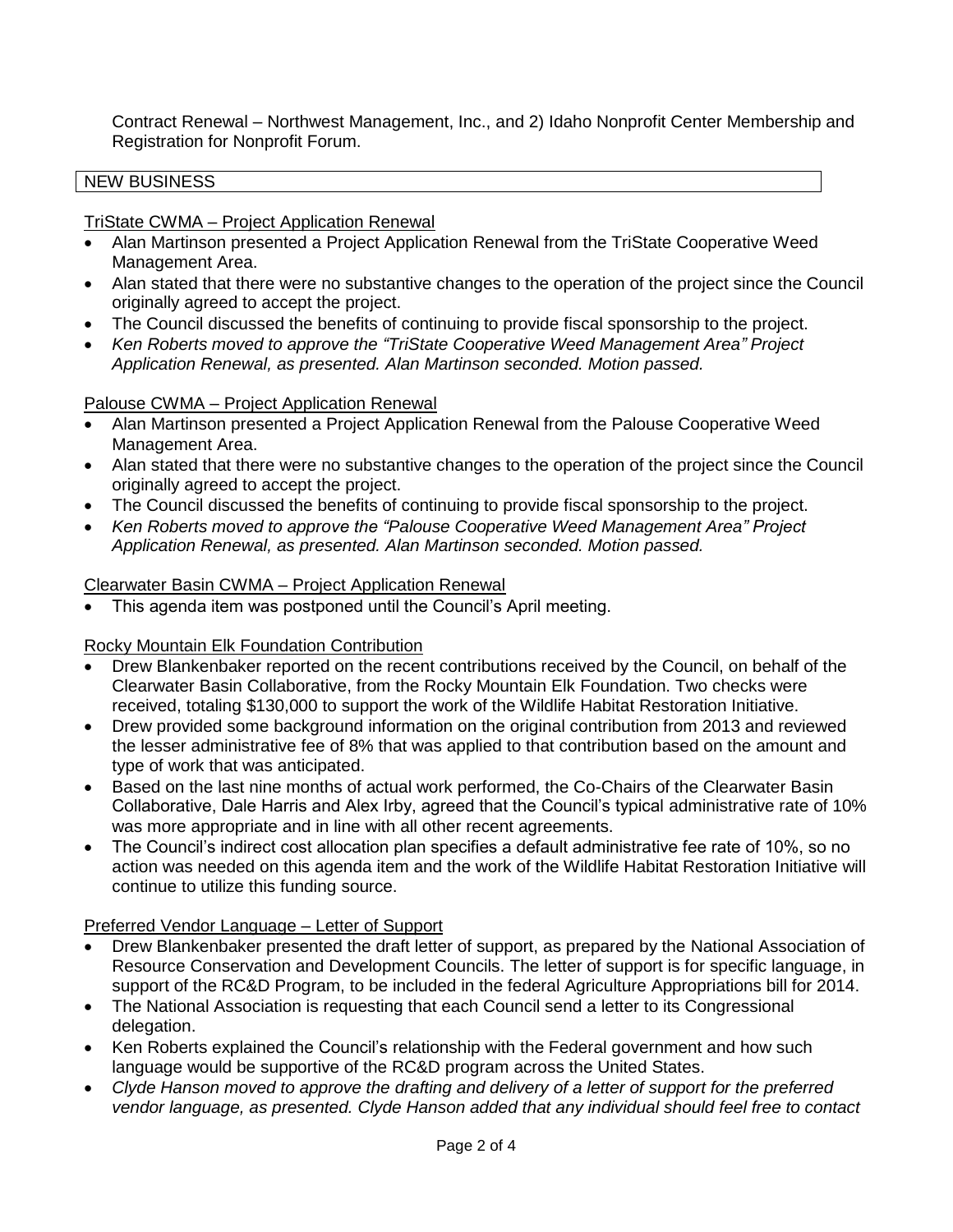*their Congressional representative in support of the preferred vendor language. Ken Roberts seconded. Motion passed.*

# 2014 Sustainable Forestry Tour Sponsorship

- Drew Blankenbaker explained that the Council has supported the Sustainable Forestry Tour in the past and that the Council's contribution goes toward support of a teacher's attendance to the event, and that the Council can decide on the amount to contribute to the teacher's travel costs.
- The Council agreed that the support of the event would continue to be beneficial for the Council.
- Drew explained that the budget currently contains funds available to provide the requested support.
- *Ken Roberts moved to approve the Council's sponsorship for the 2014 Sustainable Forestry Tour in the amount of \$400, which includes the \$300 for registration and a fixed amount of \$100 for travel. Greg Johnson seconded. Motion passed.*

### Ecosystem Research Group – Modification #4

- Drew Blankenbaker presented the Ecosystem Research Group contract modification.
- The modification is for the purpose of extending the deadline for the contract deliverables due to events outside the control of the contractor's control, i.e., the federal government shutdown that took place. No other changes to the contract are being requested.
- *Clyde Hanson moved to approve Contract Modification #4, as presented. Alan Martinson seconded. Motion passed.*

## Wildlife Habitat Group

- Clarence Binninger presented the Council with an overview of the work of the Wildlife Habitat Group. Clarence explained that the Council had originally accepted the project in 2012. The Group is once again ready to apply for grant funding and would like the support of the Council.
- Drew Blankenbaker explained to Clarence that the Group should submit a Project Renewal Application which would give the Council an opportunity to reconsider the proposal.
- Clarence agreed to fill out the Renewal Application and attend a Council meeting in the future.

# OLD BUSINESS

# Greater Palouse Meat Producers Feasibility – Update

- Drew Blankenbaker provided an update on the Greater Palouse Meat Producers work and explained that they were successful in gaining letters of commitment for the funds needed to submit the Rural Business Enterprise Grant application, including a commitment of \$500 from the Council.
- Jacqui Gilbert will provide an update on the project at the Council's April meeting.

### Career Fair Program for Underserved Districts – Update

- Drew Blankenbaker stated that there has been no decision made by the Walmart Foundation regarding the grant submitted for the Career Fair Program and that Bob Didocha would be following up with the program contact over the next few weeks.
- An update on the grant application will be provided at the Council's April meeting.

### COMMITTEE REPORTS

### Financial Review Committee

 Alan Martinson reported that the Committee will be discussing the Operating Reserve and Revolving Fund at its next Committee meeting and that they will have several items to present at the Council's April meeting.